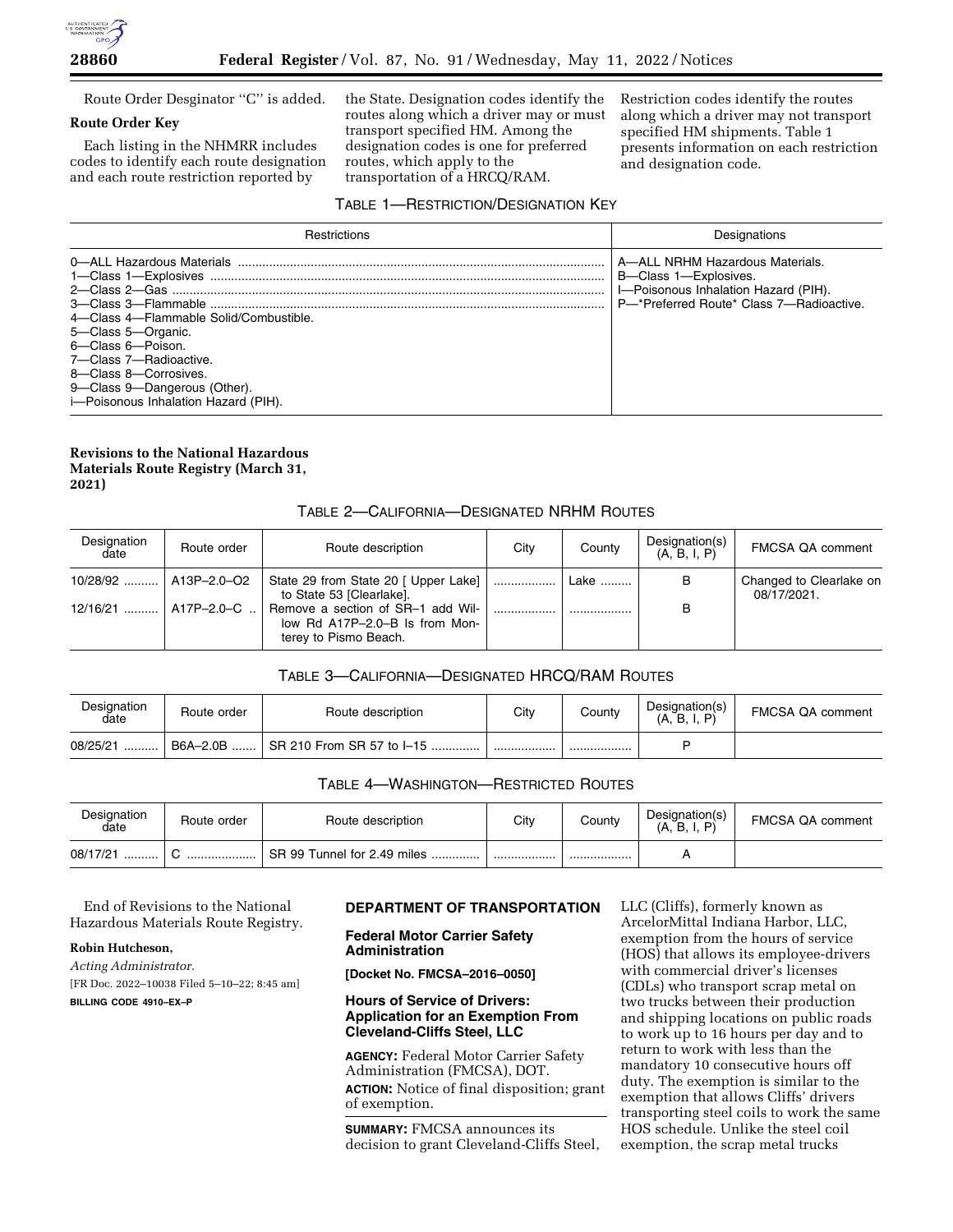comply with the heavy hauler trailer definition, height of rear side marker lights restrictions, tire loading restrictions, and the coil securement requirements in the FMCSRs.

**DATES:** This exemption is effective May 11, 2022 and ending May 11, 2027.

**FOR FURTHER INFORMATION CONTACT:** Mr. José R. Cestero, Vehicle and Roadside Operations Division, Office of Carrier, Driver, and Vehicle Safety, MC–PSV, (202) 366–5541, Federal Motor Carrier Safety Administration, 1200 New Jersey Avenue SE, Washington, DC 20590– 0001.

*Docket:* For access to the docket to read background documents or comments submitted to notice requesting public comments on the exemption application, go to *[www.regulations.gov](http://www.regulations.gov)* at any time or visit Room W12–140 on the ground level of the West Building, 1200 New Jersey Avenue SE, Washington, DC, between 9 a.m. and 5 p.m., ET, Monday through Friday, except Federal holidays. To be sure someone is there to help you, please call (202) 366–9317 or (202) 366– 9826 before visiting Docket Operations. The online Federal document management system is available 24 hours a day, 365 days a year. The docket number is listed at the beginning of this notice.

#### **SUPPLEMENTARY INFORMATION:**

#### **Background**

FMCSA has authority under 49 U.S.C. 31136(e) and 31315 to grant exemptions from certain parts of the Federal Motor Carrier Safety Regulations (FMCSRs). FMCSA must publish a notice of each exemption request in the **Federal Register** (49 CFR 381.315(a)). The Agency must provide the public an opportunity to inspect the information relevant to the application, including any safety analyses that have been conducted. The Agency must also provide an opportunity for public comment on the request.

The Agency reviews safety analyses and public comments submitted and determines whether granting the exemption would likely achieve a level of safety equivalent to, or greater than, the level that would be achieved by the current regulation (49 CFR 381.305). The decision of the Agency must be published in the **Federal Register** (49 CFR 381.315(b)) with the reasons for denying or granting the application and, if granted, the name of the person or class of persons receiving the exemption, and the regulatory provision from which the exemption is granted. The notice must also specify the effective period (up to 5 years) and

explain the terms and conditions of the exemption. The exemption may be renewed (49 CFR 381.300(b)).

#### **Cliffs' Application for Exemption**

Cliffs, formerly known as ArcelorMittal, requests an exemption to allow its employee-drivers with CDLs who transport scrap metal on two trucks between their production and shipping locations to work up to 16 hours per day and return to work with less than the mandatory 10 consecutive hours off duty. The request is similar to the exemption previously granted that allows Cliffs' drivers transporting steel coils to work the same HOS and travel the same distances and routes between their production and shipping locations. Unlike the steel coil exemption, the scrap trucks would comply with the definition of a ''heavy hauler trailer'' in 49 CFR 393.5; the required ''height of rear side marker lights restrictions'' in 49 CFR 393.11 Table1—Footnote 4; the ''tire loading restrictions'' in 49 CFR 393.75(f); and the ''coil securement requirements'' in 49 CFR 393.120.

Cliffs (USDOT 1313214) operates a steel plant in East Chicago, Indiana, its principal place of business. Several public roadways run through the plant area. Scrap metal produced in one portion of the plant must be transported over two short segments of public highway to another section of the plant. Both points where the vehicles cross are controlled intersections, having either traffic lights or a combination of traffic lights and signs. The first public road the CMVs cross is Riley Road and it was controlled by a traffic signal in both directions; however, the City of East Chicago removed the traffic lights and is in the process of replacing them with four-way stop signs. The distance traveled is 80 feet. The average number of crossings at this intersection is 32 per day. The second crossing is at Dickey Road and 129th Street, which is controlled by a stop sign and traffic light. The distance traveled here is .2 miles. The trucks cross 129th Street 32 times per day.

According to Cliffs, the current HOS regulations create problems as employee-drivers typically work an 8 hour shift plus overtime while employees in the production and shipping areas work 12-hour shifts. Employee-drivers must go home under the current arrangement, leaving a 4 hour gap between production and the driver's schedule, creating an overrun of scrap metal for disposal and/or recycling.

Cliffs advised that it would ensure that all employee-drivers would not work more than 16 hours per shift,

would receive 8 hours off duty between shifts, and would not be allowed to drive more than 10 percent of their total workday.

Cliffs acknowledged in its application that these scrap metal truck drivers would remain subject to all of the other applicable Federal regulations. This includes CDLs, controlled substance and alcohol testing, inspection, maintenance, and repair of vehicles. A copy of Cliffs' application for the exemption is available for review in the docket for this notice.

#### **Comments**

FMCSA published a notice of the application in the **Federal Register** on August 26, 2021, requesting public comment (86 FR 47708). The Agency received comments from five individuals.

Jeffrey Hill wrote ''We have regulations in place to ensure drivers are well rested and alert during service hours. The company should not be granted additional hours. Sixteen hours is way too many hours. These drivers will be over worked and become fatigued.'' Mathew Hillegas commented ''This sounds like an accident just looking for place to happen. There is so much traffic congestion in this area that requires a driver to be on their A game not half wore out with little chance to get proper rest.''

A&A Express, LLC stated, ''They should not be approved for the waiver. I own and operate a trucking company and drivers need their rest and sleep. Running those longer hours and with less than a 10-hour break is too dangerous. Barry Owen wrote ''Companies are pushing drivers more than ever, the truck drivers are fatigued enough! Now companies want longer hours for the drivers! As a driver, I say no!''

Michael Millard stated ''I hope the FMCSA denies the application for an exception to the HOS submitted by Cleveland-Cliffs Steel, LLC. The application goes against the HOS and general human needs; whereas, eight hours off between shifts involves commute time to and from work, time for personal hygiene and wellness limiting drivers to possibly less than five hours of sleep between shifts.''

#### **FMCSA Response**

FMCSA ensured that the motor carrier possessed an active USDOT registration, minimum required levels of insurance, and was not subject to any ''imminent hazard'' or other out-of-service orders. The Agency conducted a comprehensive investigation of the safety performance history of the motor carrier during the